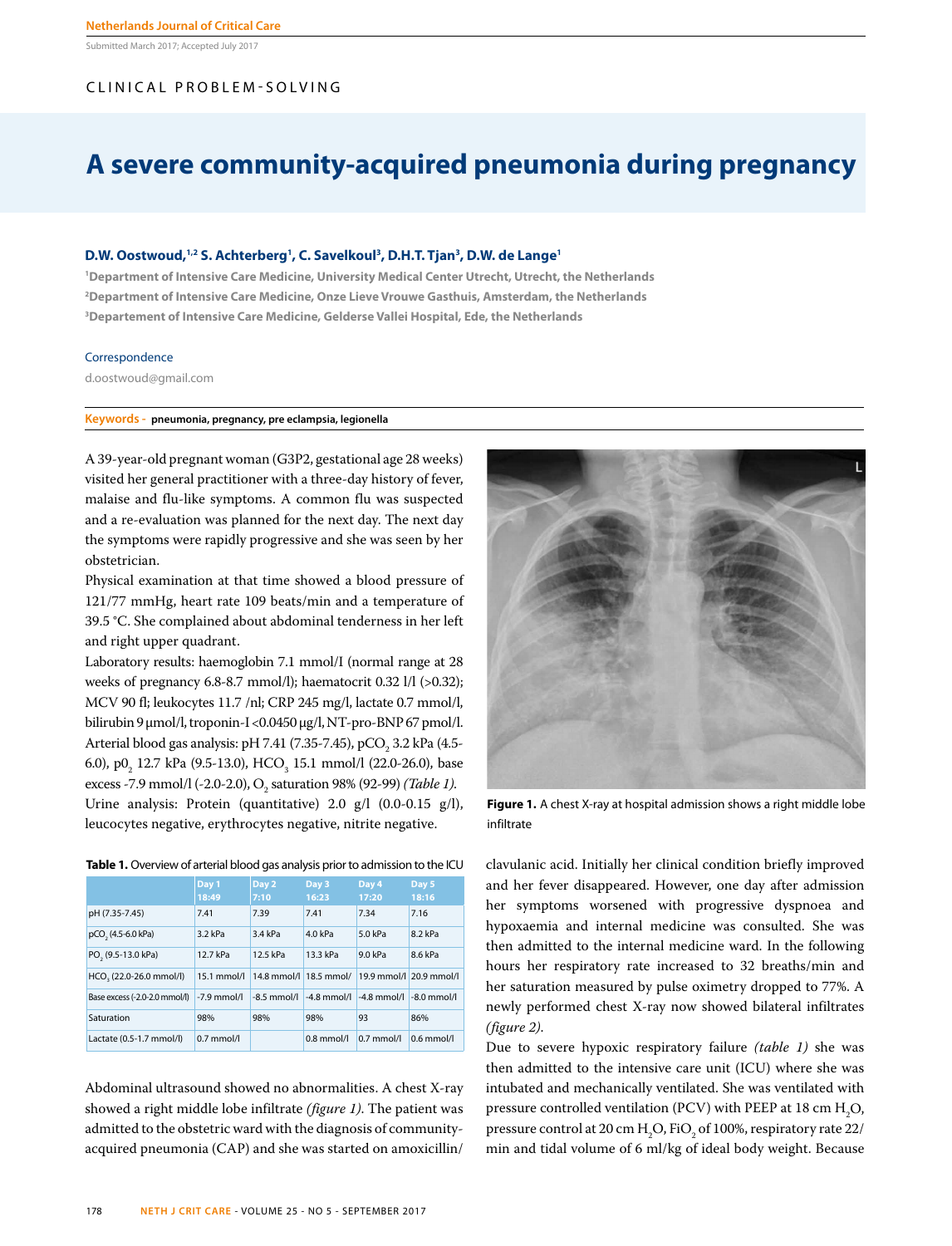

**Figure 2.** A chest X-ray repeated after clinical deterioration the following day shows bilateral infiltrates

of persistent hypoxaemia with a  $PaO_2/FiO_2$  <100, ventilation in the prone position was started. The antimicrobial agents were switched from amoxicillin/clavulanic acid to cefotaxime, erythromycin and oseltamivir after taking new cultures, swabs for polymerase chain reaction (PCR) testing and urinary antigen tests (for *Legionella* type 1 and *pneumococci*).

Assessment by the obstetrician including foetal ultrasound showed no abnormalities concerning the condition of the foetus.

This 39-year-old pregnant woman was admitted to the obstetric ward because of community-acquired pneumonia (CAP). Two questions arise here. First, why did this young woman get CAP? The incidence of CAP is highest at a very young age and at old age (>65 years). Was this patient immunocompromised? The reported estimated prevalence of antepartum pneumonia is similar to that in the non-pregnant population at 0.78 to 2.7 per 1000.<sup>[1]</sup> Pregnancy is considered to be an important risk factor for severe complications following influenza virus infection.[2] During the H1N1 influenza pandemic of 2009- 2010, pregnant women had an increased risk to be hospitalised or admitted to ICUs due to an influenza pneumonia, and were at higher risk of death compared with non-pregnant adults.[2] Some studies show that pregnant women respond differently to pathogens than non-pregnant women. One theory is that placental immune response and its tropism for specific viruses and pathogens affect the pregnant woman's susceptibility to and severity of certain infectious diseases. But up to now no real pathophysiological mechanism has been elucidated.[3]

Secondly, the severity of the pneumonia was underestimated. The obstetrician initially saw the patient and decided to

admit her to the obstetric ward. A formal risk score was not quantified at that point. The attending physicians were misled by the initial clinical signs. Current guidelines suggest using a severity of illness model to evaluate the severity of pneumonia. Contemporary risk prediction models are the Pneumonia Severity Index (PSI) and the CURB-65.[4,5] Both models depend mainly on age, comorbidity and derangements of physiology. Especially young and otherwise healthy patients obtain few points for the age component and therefore only extremely severe illness is then recognised as severe CAP (PSI class 5 or CURB-65  $>3$ ).<sup>[6]</sup> This explains the overrepresentation of rather young patients who, despite a low PSI or CURB-65, still require treatment in the ICU.<sup>[7]</sup> In this particular instance, the initial PSI score was 44 points (Class I low risk, 0.1% 30-day mortality) and the CURB-65 was 0 points (0.6% 30-day mortality). Upon admission to the ICU the PSI score was 89 points (Class III, low risk, 0.9% 30-day mortality) and the CURB score was 1 point (low risk group: 2.7% 30-day mortality).

Another, rather pragmatic approach is that all patients who require ICU admission are considered to have a 'severe CAP'. Determination of the severity of the pneumonia is essential as the empirical antimicrobial coverage is broadened when a patient has 'severe CAP'. In such instances atypical pathogens also need to be covered. When the patient was transferred to the ICU the antimicrobial agents were switched from amoxicillin/ clavulanic acid to cefotaxime and erythromycin.

In case of a severe CAP (requirement of ICU treatment) with an unknown pathogen, the current Dutch antibiotic guidelines (SWAB) advise to use the following first-line antimicrobial therapy: monotherapy with a quinolone (levofloxacin or moxifloxacin); or combination therapy with penicillin (or amoxicillin) and ciprofloxacin; or combination therapy with a second or third generation cephalosporin and a macrolide. [8] Fluoroquinolones, however, are contraindicated during pregnancy because they were associated with foetal harm in animal studies. We therefore chose for treatment with a combination of a cephalosporin and a macrolide, despite the higher risk of drug-drug-interactions (cytochrome P450 3A4 interactions) between macrolides and various other medications (with e.g. midazolam, fentanyl and more). Because the patient was admitted during the flu season, additional treatment with oseltamivir is also advised in order to cover for a possible influenza infection. PCR for viral and atypical pathogens is strongly advised.

# **Day 1 in the ICU**

Despite aggressive treatment the patient's condition deteriorated rapidly. She was on pressure-controlled ventilation with PEEP at 20 cm  $H_2O$ , pressure control at 20 cm  $H_2O$ , FiO<sub>2</sub> 100%, respiratory rare 26/min and tidal volume of 6 ml/kg of ideal body weight. With these settings she had a P/F ratio of 132 and hypercapnia (8.5 kPa) with concomitant acidosis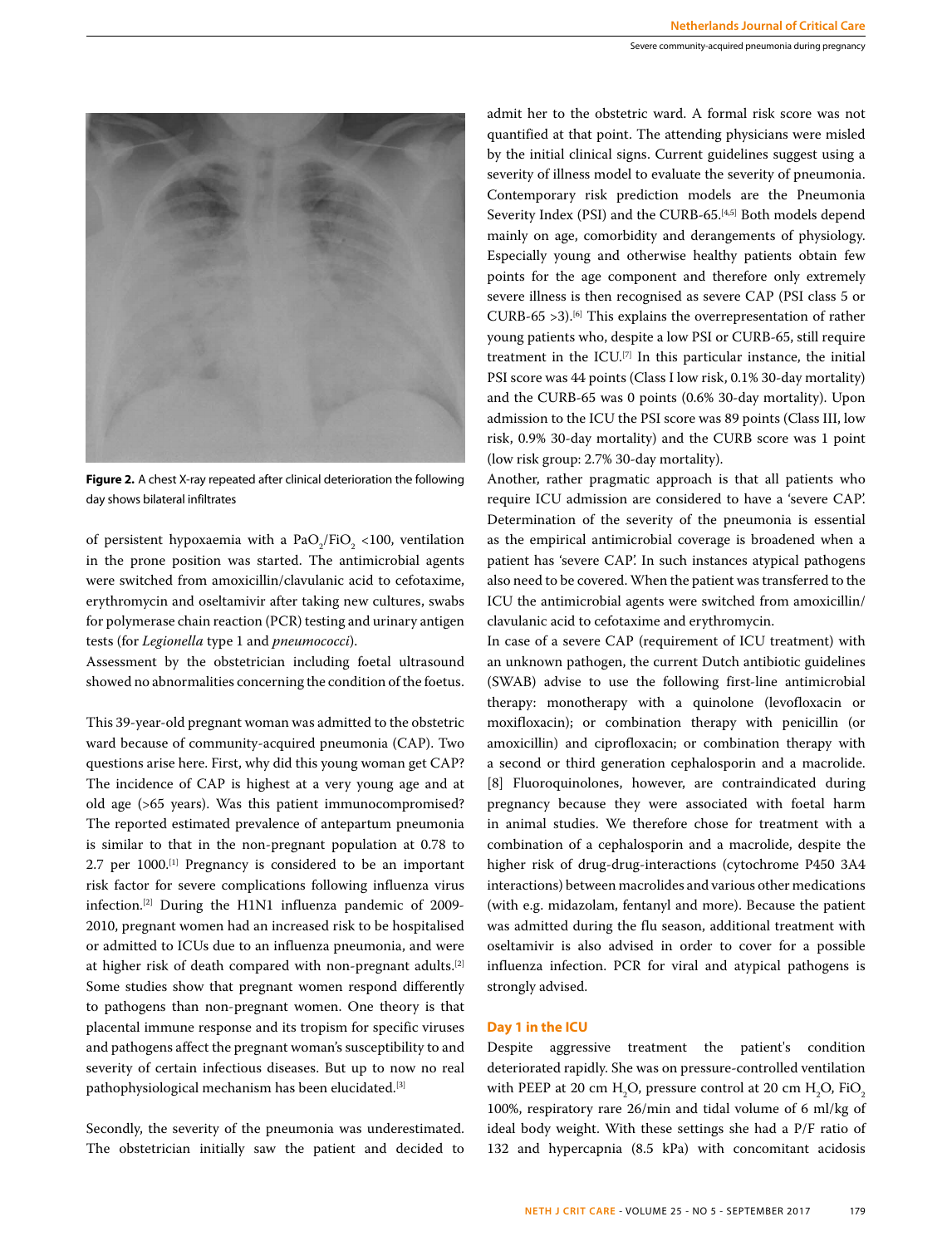Severe community-acquired pneumonia during pregnancy

(pH 7.12). Echocardiography showed no signs of ischaemia, cardiomyopathy or right ventricular overload. There were no signs of hypervolaemia.

This patient had severe ARDS based upon the Berlin criteria.<sup>[9]</sup> There was a deterioration in her respiratory symptoms within one week of the initial clinical event, bilateral opacities on the chest X-ray, severe hypoxaemia and the respiratory failure was not due to cardiac failure or fluid overload. Anticipating that further treatment such as veno-venous extracorporeal membrane oxygenation (VV-ECMO) and complex neonatal care for the premature infant could be needed, the decision was made to transfer the patient to an academic centre the same day.

## *At what point should a caesarean section be considered?*

This patient has severe ARDS on top of a restrictive pulmonary function (due to pregnancy) and sepsis. This is a life-threatening situation for both mother and child. Therefore caesarean section should be considered. At the moment the Dutch guidelines (NVOG richtlijn Perinataal Beleid bij Extreme Vroeggeboorte) advise to consider a caesarean section from the gestational age of 24 0/7 weeks.

Early delivery of a premature baby can lead to more neonatal complications such as respiratory distress syndrome. However, delaying delivery in an attempt to allow foetal maturation could place the mother at risk of multi-organ failure. Delaying caesarean section also prolongs the time that a foetus is in a potentially harmful environment in the uterus. This may result in an intrauterine death due to severe hypoxia or an acute event such as placental abruption.

The timing of performance of a caesarean section is a matter of ongoing controversy. Obviously, there is insufficient evidence about the effects of either approach on stillbirth or death after delivery in these cases. There is some circumstantial evidence from a 2013 Cochrane systematic review, however, to suggest that a policy of delaying delivery reduces the morbidity of neonates. Babies in the delayed delivery group were less likely to be admitted to the neonatal ICU and when admitted had a shorter length of stay. There were insufficient data to draw conclusions about the effect of expectant management on maternal outcome.[10]

Because of the risk of an emergency delivery of a premature child, corticosteroids (betamethasone 6 mg four times a day) were administered in order to stimulate foetal lung maturation.

# **Day 2 in the ICU**

Upon arrival at the academic centre oxygenation initially worsened. The P/F ratio at that point was 80 with PEEP at 20  $\text{cm H}_{2}$ O. She was put into the prone position in an air-fluidised bed and neuromuscular blocking agents were administered. Subsequently, in the following hours we saw significant improvement of oxygenation and ventilation and ventilator

settings were reduced to PEEP at 18 cm H2O, pressure control at 15 cm  $H_2O$ , tidal volume of <4-5 ml/kg of ideal body weight and  $FiO_2$  50%.

The *Pneumococcus* and *Legionella* urine antigen tests were reported to be negative.

#### **Day 3 in the ICU**

The microbiology lab revoked the negative result of the *Legionella* urine antigen test. Repeat *Legionella* urine antigen test was positive and the PCR on nasal lavage fluid also turned out to be positive for *Legionella pneumophila*. The antimicrobial chemotherapy was switched to macrolide monotherapy. Further investigation revealed that she had been working in the cleaning service and that she may have been exposed to *Legionella pneumophila* while cleaning air-conditioned office buildings. Hence she was diagnosed with Legionnaires' disease with concomitant ARDS.

In the following days oxygenation improved significantly in response to the treatment. Because she responded so well to treatment, it was concluded that VV-ECMO would not be necessary.

# *Is the management of the pregnant patient with ARDS the same as for the non-pregnant patient?*

Optimal treatment consists of 'protective ventilation', small tidal volumes (<6 ml/kg of ideal body weight), ventilation in the prone position,<sup>[11]</sup> high PEEP<sup>[12]</sup> and the use of neuromuscular blocking agents during the first 48-72 hours.[13] Placing a pregnant patient in the prone position can be done safely.<sup>[14]</sup> In the treatment of severe ARDS permissive hypoxaemia and permissive hypercapnia are accepted strategies to reduce the risk of ventilator-induced lung injury. However, during pregnancy these strategies can be harmful to the foetus. Foetal gas exchange is dependent on diffusion across the surface between the maternal sinuses and the foetal capillaries. Maintaining an adequate gradient of  $pCO2$  and  $pO<sub>2</sub>$  is crucial. In normal physiology during pregnancy, maternal hyperventilation results in a mild respiratory alkalosis with maternal p $\mathrm{CO}_2^{}$  around 3.8-4.3 kPa, which increases the gradient favouring  $\mathrm{CO}_2$  transfer. Adequate buffering is achieved by compensatory renal excretion of bicarbonate. The decrease in  $pCO<sub>2</sub>$  on the foetal side of the circulation assists oxygen loading. The increase in  $pCO<sub>2</sub>$  in the maternal intervillous sinuses assists oxygen unloading. This is referred to as the Bohr effect, and facilitates the reciprocal exchange of  $O_2$  for  $CO_2$ <sup>.[15,16]</sup>

Furthermore, maternal acidosis is associated with lower foetal pH and foetal acidosis in turn is associated with foetal distress, poor Apgar scores and adverse neonatal outcome.<sup>[16]</sup>

Therefore permissive hypoxaemia and permissive hypercapnia can lead to foetal hypoxaemia and acidosis, which consequently can lead to an increased risk of preterm delivery and foetal morbidity or mortality. Our strategy in this case was that the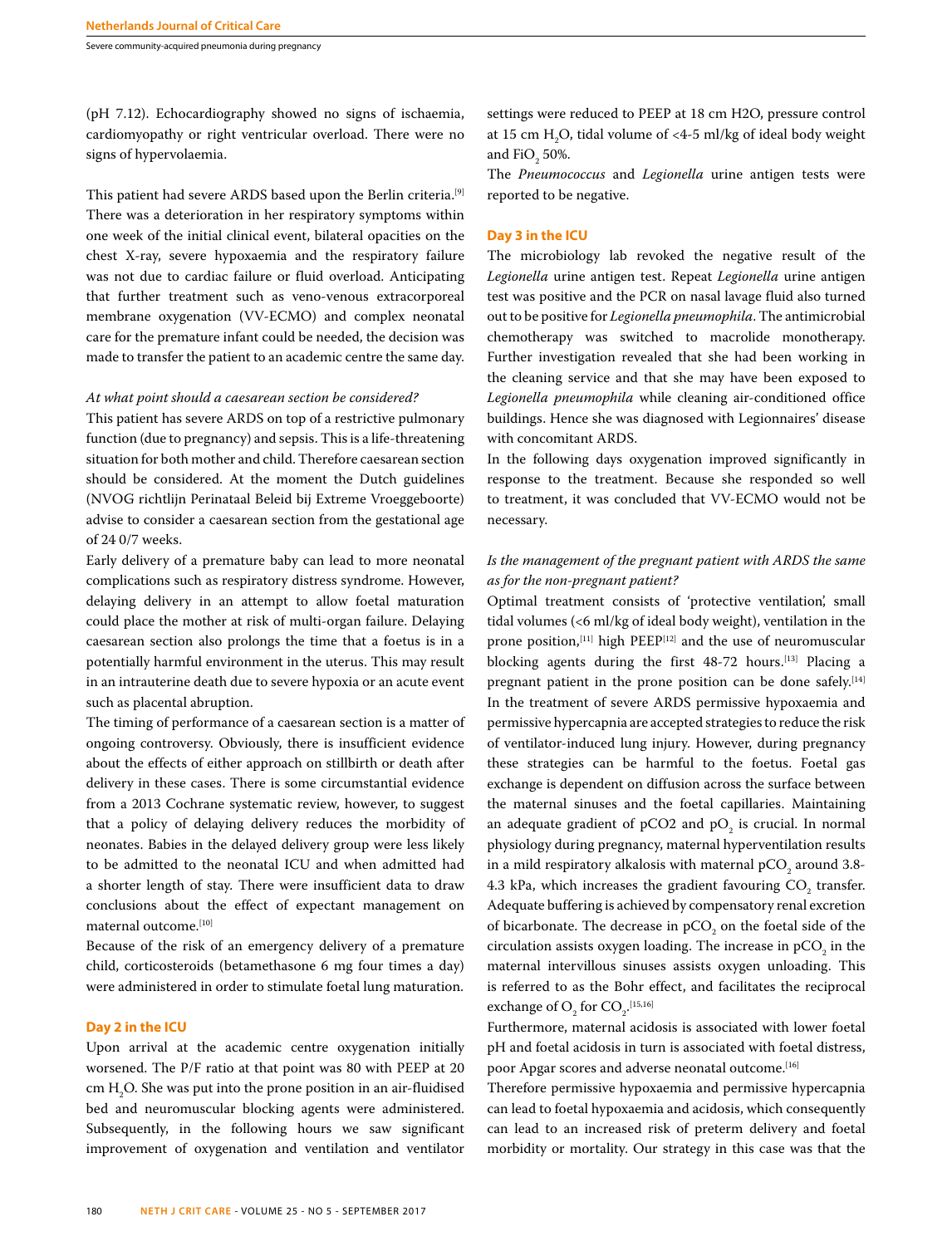occurrence of hypercapnia and acidosis with pH <7.3 would be the point that VV-ECMO would be started.

Our recommendation is as follows: aim for the maintenance of normal pH levels (7.3-7.4) and normocapnia (4.6-6.0 kPa), on the condition that protective ventilation is preserved. This, obviously, is a matter of opinion based on the physiological principles previously explained and comparative studies are lacking.

Foetal monitoring in the prone position was challenging because of frequent loss of signal and artefacts. We recommend using an air-fluidised bed when placing a pregnant patient in the prone position as this will better distribute the pressure that is put on the abdomen. Regular assessment of foetal well-being and maternal monitoring with multidisciplinary consultations are essential. Intermittent cardiotocography and assessment by the obstetrician is the best alternative to continuous foetal monitoring.

While sedated with propofol and remifentanil the patient developed high blood pressure with a systolic pressure ≥160 mmHg), which did not react to appropriate levels of analgosedation. She had no history of hypertension and had been normotensive since admission. We started magnesium sulphate and labetalol to manage her hypertension. Urine protein showed proteinuria 1.06 g/l and protein/creatinine ratio of 119.2 mg/mmol. Protein in a 24-hour specimen was 0.8 grams. The platelet count was  $332 \times 10^9/\text{l}$  (150-450 x 10<sup>9</sup>/l), ASAT 53 U/l (0-30 U/l), and ALAT 30 U/l (0-35 U/l). There were no signs of acute kidney injury and the urinary analysis showed no casts.

The hypertension did not respond to analgosedation, and therefore could possibly be caused by preeclampsia. Preeclampsia refers to the new onset of hypertension and proteinuria *(table 2)* or hypertension and end-organ dysfunction with or without proteinuria after 20 weeks of gestation in a previously normotensive woman.

## **Table 2.** Definition of proteinuria in preeclampsia

- **Proteinuria in preeclampsia can be defined as any of the following [17]:**
- Persistent ≥1+ (0.3 g/l) on a paper test strip dipped into a fresh, clean voided
- midstream urine specimen
- Random protein: creatinine ratio >0.3 mg protein/mg creatinine
- ≥0.3 grams protein in a 24-hour urine specimen

Nonetheless, proteinuria may also be explained as the result of infection. Especially for patients with streptococcal disease, a post-streptococcal glomerulonephritis can be encountered. In such patients proteinuria usually develops after 1-2 weeks. This patient, however, had not been ill for that long. Moreover, the diagnosis of Legionnaires' disease had already been confirmed, which made a streptococcal glomerulonephritis highly unlikely. Sepsis or septic shock are associated with kidney damage and subsequent proteinuria, but the amount of proteinuria in such patients is not well established.[18]

## **Day 4 in the ICU**

The patient has Legionnaires' disease, severe ARDS superimposed on restrictive pulmonary function (due to pregnancy) and possible preeclampsia. Despite finally achieving adequate oxygenation, ventilation and pH, this was at the cost of relatively high ventilator pressure levels, possibly required for an extended period of time due to the severity of her illness. Regarding preeclampsia, the only cure is to deliver the baby. Occasionally, performance of a caesarean section can be postponed while closely monitoring the condition of the mother and foetus. In this case, however, the combination of pathologies had the potential for serious adverse outcome.

Taking this into consideration, the decision was made to perform a caesarean section in the ICU. The procedure was uncomplicated. She gave birth to a daughter (gestational age 28 weeks and 5 days). The APGAR score (10 points maximal) was 5 after 1 minute and 6 after 5 minutes. Because of respiratory insufficiency, the baby was intubated and ventilated.

Immediately after the caesarean section we continued mechanical ventilation in the prone position and applied the usual permissive hypoxaemia and hypercapnia strategies. Strikingly, we were able to reduce the ventilator support levels. The blood pressure normalised within hours and she no longer needed antihypertensive medication. Antimicrobial therapy was switched from erythromycin to levofloxacin with the intent to optimise the treatment of the *Legionella* infection. The patient was extubated one day after the caesarean section and she was discharged to the obstetric ward the following day. She received antibiotic treatment for a total duration of 14 days.

The PCR on *Legionella pneumophila* DNA on placenta, amniotic fluid and cord blood was negative. The baby was not treated for *Legionella*. The baby was ventilated for a couple of days and spent almost three months on the neonatal ward with a seemingly full recovery. There were no signs of neurological damage to the child.

Although there are some reports in the medical literature on horizontal nosocomial spread of *Legionella*, [19] there are no reports on vertical transmission of *Legionella* from the mother to the baby. The PCRs on placenta, amniotic fluid and cord blood are in concordance with previous findings that Legionella is not a blood transmissible disease.<sup>[20]</sup> Treatment of the baby is, therefore, not necessary. The mother was treated with the usual protective ventilation strategies and usual antimicrobial chemotherapy after delivery of the baby. Fluoroquinolones are thought to carry little risk from breast feeding to the baby. The